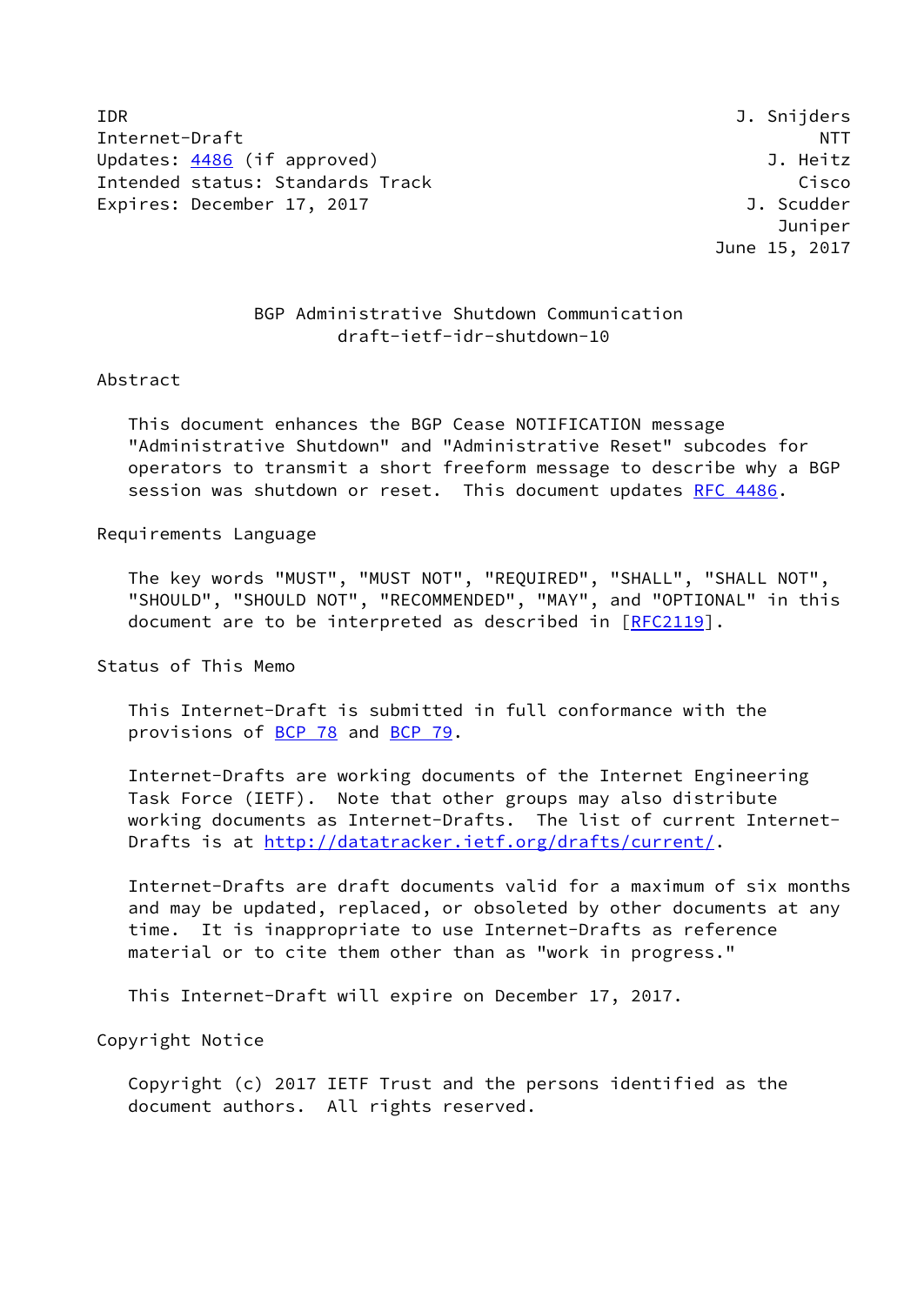<span id="page-1-1"></span>Internet-Draft BGP Shutdown June 2017

This document is subject to [BCP 78](https://datatracker.ietf.org/doc/pdf/bcp78) and the IETF Trust's Legal Provisions Relating to IETF Documents [\(http://trustee.ietf.org/license-info](http://trustee.ietf.org/license-info)) in effect on the date of publication of this document. Please review these documents

 carefully, as they describe your rights and restrictions with respect to this document. Code Components extracted from this document must include Simplified BSD License text as described in Section 4.e of the Trust Legal Provisions and are provided without warranty as described in the Simplified BSD License.

Table of Contents

|    |                                                                    | $\overline{2}$          |
|----|--------------------------------------------------------------------|-------------------------|
| 3. | Operational Considerations                                         | $\overline{\mathbf{3}}$ |
|    |                                                                    | $\frac{4}{3}$           |
| 5. |                                                                    | $\overline{4}$          |
| 6. |                                                                    |                         |
|    | 7. Implementation status - RFC EDITOR: REMOVE BEFORE PUBLICATION 5 |                         |
|    |                                                                    | $-5$                    |
|    | 8.1. Normative References                                          | $\overline{5}$          |
|    | 8.2. Informative References                                        | 6                       |
|    |                                                                    | 6                       |
|    | <u>6</u>                                                           |                         |
|    |                                                                    |                         |

<span id="page-1-0"></span>[1](#page-1-0). Introduction

It can be troublesome for an operator to correlate a BGP-4 [[RFC4271\]](https://datatracker.ietf.org/doc/pdf/rfc4271) session teardown in the network with a notice that was transmitted via off-line methods such email or telephone calls. This document updates [\[RFC4486](https://datatracker.ietf.org/doc/pdf/rfc4486)] by specifying a mechanism to transmit a short freeform UTF-8 [\[RFC3629](https://datatracker.ietf.org/doc/pdf/rfc3629)] message as part of a Cease NOTIFICATION message [\[RFC4271](https://datatracker.ietf.org/doc/pdf/rfc4271)] to inform the peer why the BGP session is being shutdown or reset.

<span id="page-1-2"></span>[2](#page-1-2). Shutdown Communication

 If a BGP speaker decides to terminate its session with a BGP neighbor, and it sends a NOTIFICATION message with the Error Code "Cease" and Error Subcode "Administrative Shutdown" or "Administrative Reset" [\[RFC4486](https://datatracker.ietf.org/doc/pdf/rfc4486)], it MAY include an UTF-8 encoded string. The contents of the string are at the operator's discretion.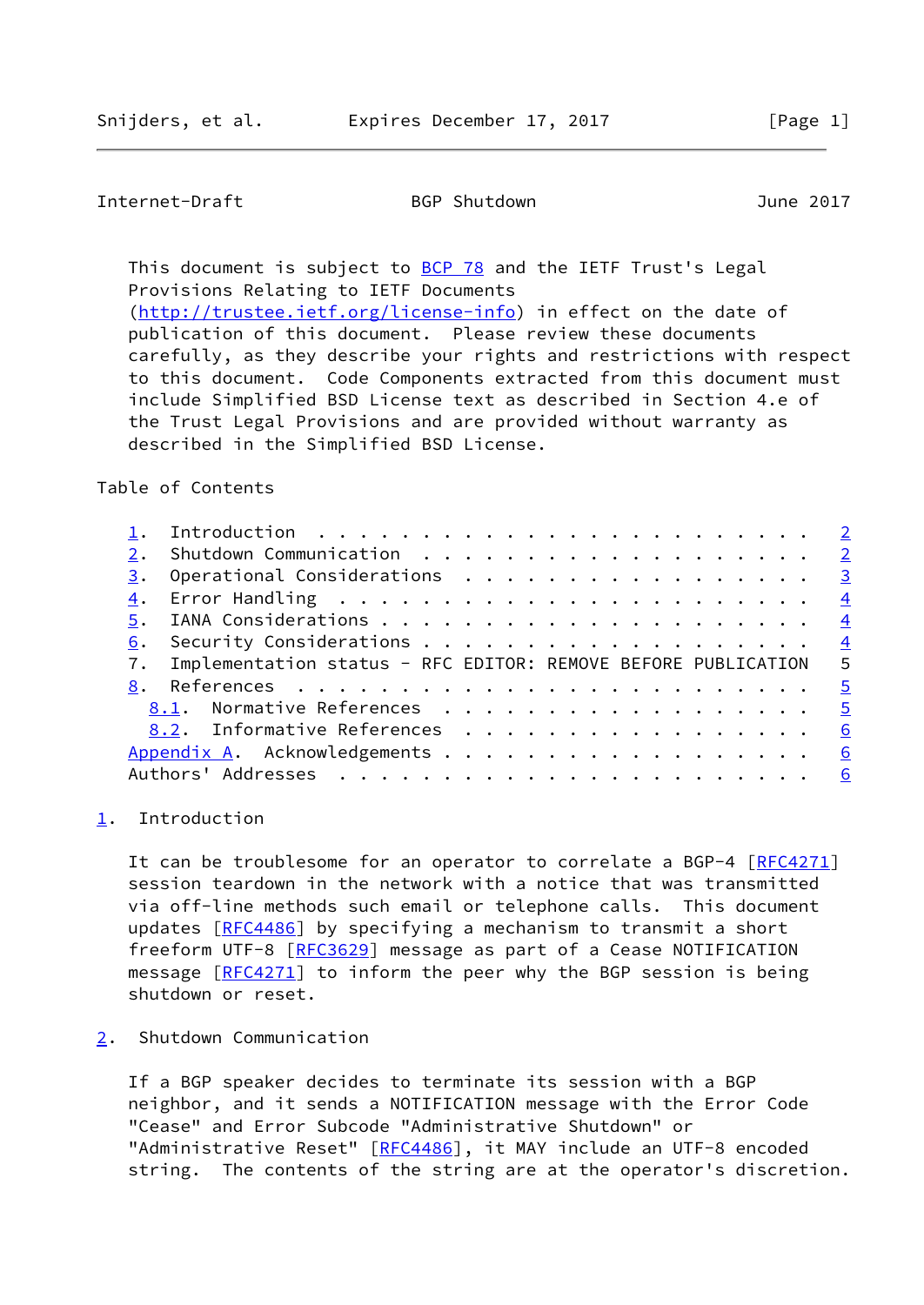The Cease NOTIFICATION message with a Shutdown Communication is encoded as below:

| Snijders, et al. | Expires December 17, 2017 | [Page 2] |
|------------------|---------------------------|----------|
|                  |                           |          |

<span id="page-2-1"></span>Internet-Draft BGP Shutdown BGP Shutdown June 2017 0 1 2 3 0 1 2 3 4 5 6 7 8 9 0 1 2 3 4 5 6 7 8 9 0 1 2 3 4 5 6 7 8 9 0 1 +-+-+-+-+-+-+-+-+-+-+-+-+-+-+-+-+-+-+-+-+-+-+-+-+-+-+-+-+-+-+-+-+ | Error code 6 | Subcode Length \ +-+-+-+-+-+-+-+-+-+-+-+-+-+-+-+-+-+-+-+-+-+-+-+-+ /  $\lambda$  and  $\lambda$  and  $\lambda$  and  $\lambda$  and  $\lambda$  and  $\lambda$  and  $\lambda$  and  $\lambda$  and  $\lambda$  and  $\lambda$  and  $\lambda$  and  $\lambda$  and  $\lambda$  and  $\lambda$  and  $\lambda$  and  $\lambda$  and  $\lambda$  and  $\lambda$  and  $\lambda$  and  $\lambda$  and  $\lambda$  and  $\lambda$  and  $\lambda$  and  $\lambda$  and  $\lambda$  / ... Shutdown Communication ... /  $\lambda$  and  $\lambda$  and  $\lambda$  and  $\lambda$  and  $\lambda$  and  $\lambda$  and  $\lambda$  and  $\lambda$  and  $\lambda$  and  $\lambda$  and  $\lambda$  and  $\lambda$  and  $\lambda$  and  $\lambda$  and  $\lambda$  and  $\lambda$  and  $\lambda$  and  $\lambda$  and  $\lambda$  and  $\lambda$  and  $\lambda$  and  $\lambda$  and  $\lambda$  and  $\lambda$  and  $\lambda$  +-+-+-+-+-+-+-+-+-+-+-+-+-+-+-+-+-+-+-+-+-+-+-+-+-+-+-+-+-+-+-+-+



- Subcode: the Error Subcode value MUST be one of the following values: 2 ("Administrative Shutdown") or 4 ("Administrative Reset").
- Length: this 8-bit field represents the length of the Shutdown Communication field in octets. The length value MUST range from 0 to 128 inclusive. When the length value is zero, no Shutdown Communication field follows.
- Shutdown Communication: to support international characters, the Shutdown Communication field MUST be encoded using UTF-8. A receiving BGP speaker MUST NOT interpret invalid UTF-8 sequences. Note that when the Shutdown Communication contains multibyte characters, the number of characters will be less than the length value. This field is not NUL terminated.

 Mechanisms concerning the reporting of information contained in the Shutdown Communication are implementation specific but SHOULD include methods such as SYSLOG [\[RFC5424](https://datatracker.ietf.org/doc/pdf/rfc5424)].

<span id="page-2-0"></span>[3](#page-2-0). Operational Considerations

 Operators are encouraged to use the Shutdown Communication to inform their peers of the reason for the shutdown of the BGP session and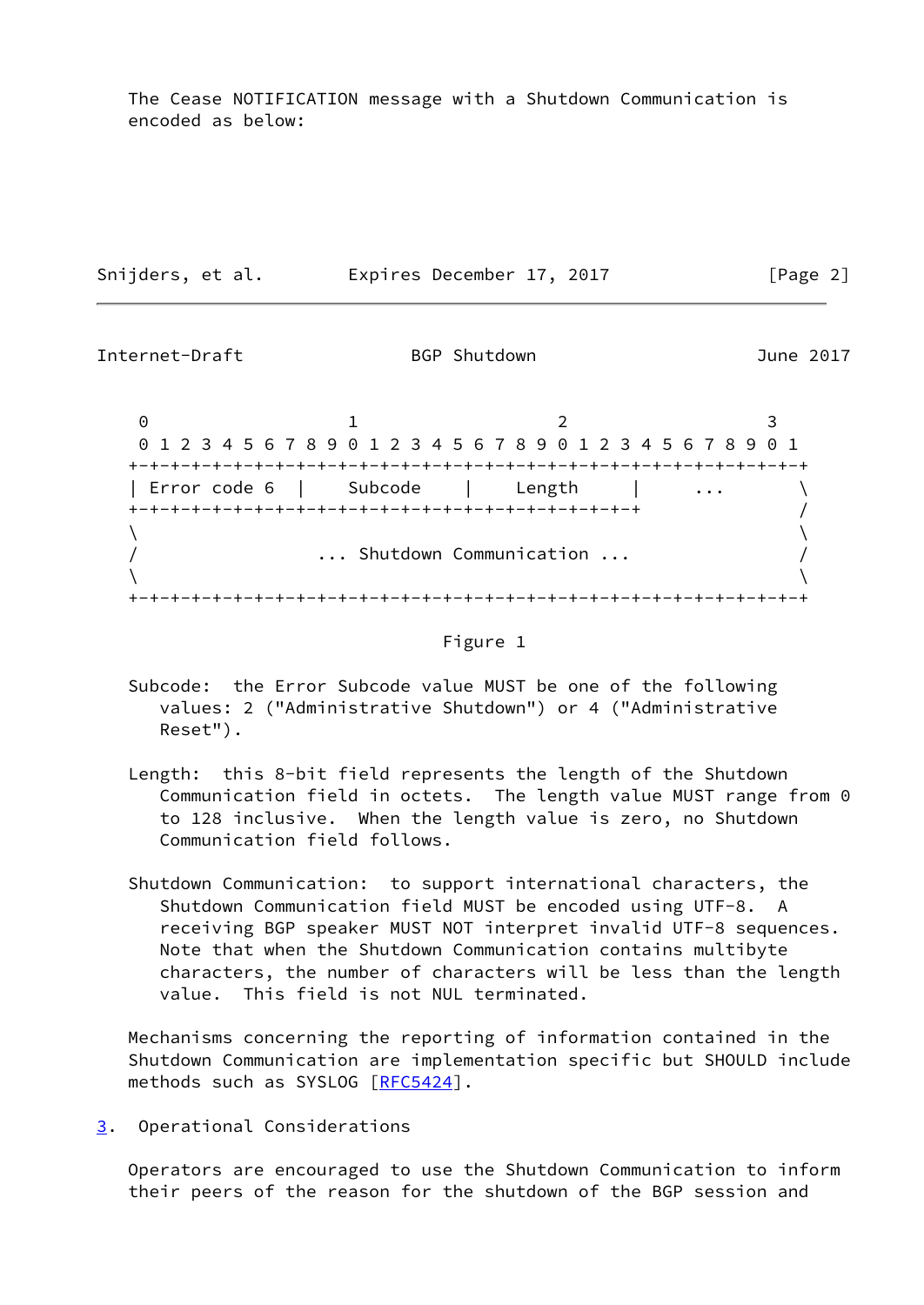include out-of-band reference materials. An example of a useful Shutdown Communication would be:

"[TICKET-1-1438367390] software upgrade, back in 2 hours"

 "[TICKET-1-1438367390]" is a ticket reference with significance to both the sender and receiver, followed by a brief human readable message regarding the reason for the BGP session shutdown followed by an indication about the length of the maintenance. The receiver can now use the string 'TICKET-1-1438367390' to search in their email archive to find more details.

| Snijders, et al. | Expires December 17, 2017 |  | [Page 3] |
|------------------|---------------------------|--|----------|
|------------------|---------------------------|--|----------|

<span id="page-3-1"></span>Internet-Draft BGP Shutdown BGP Shutdown June 2017

<span id="page-3-0"></span>[4](#page-3-0). Error Handling

 If a Shutdown Communication with an invalid Length value, or an invalid UTF-8 sequence is received, a message indicating this event SHOULD be logged for the attention of the operator. An erroneous or malformed Shutdown Communication itself MAY be logged in a hexdump format.

<span id="page-3-2"></span>[5](#page-3-2). IANA Considerations

 Per this document, IANA is requested to reference this document at subcode "Administrative Shutdown", and at subcode "Administrative Reset" in the "Cease NOTIFICATION message subcodes" registry under the "Border Gateway Protocol (BGP) Parameters" group in addition to [\[RFC4486](https://datatracker.ietf.org/doc/pdf/rfc4486)].

<span id="page-3-3"></span>[6](#page-3-3). Security Considerations

 This document uses UTF-8 encoding for the Shutdown Communication. There are a number of security issues with UNICODE. Implementers and operator are advised to review UNICODE TR36 [\[UTR36](#page-6-1)] to learn about these issues. UTF-8 "Shortest Form" encoding is REQUIRED to guard against the technical issues outlined in UTR36.

 As BGP Shutdown Communications are likely to appear in syslog output, there is a risk that carefully constructed Shutdown Communication might be formatted by receiving systems in a way to make them appear as additional syslog messages. To limit the ability to mount such an attack, the BGP Shutdown Communication is limited to 128 octets in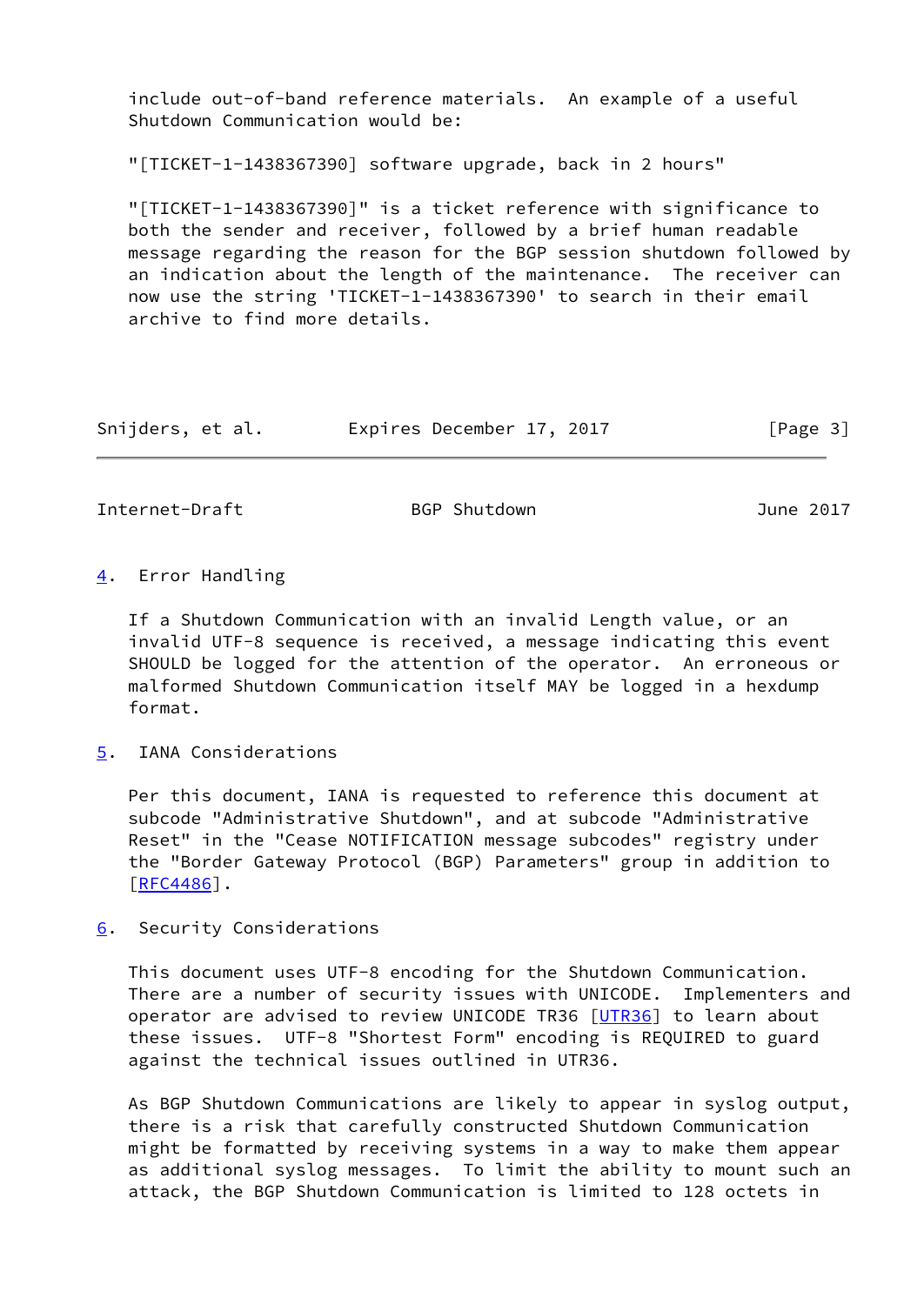length.

 Users of this mechanism should be aware that unless a transport that provides integrity is used for the BGP session in question, a Shutdown Communication message could be forged. Unless a transport that provides confidentiality is used, a Shutdown Communication message could be snooped by an attacker. These issues are common to any BGP message but may be of greater interest in the context of this proposal since the information carried in the message is generally expected to be used for human-to-human communication. Refer to the related considerations in [[RFC4271](https://datatracker.ietf.org/doc/pdf/rfc4271)] and [\[RFC4272](https://datatracker.ietf.org/doc/pdf/rfc4272)].

 Users of this mechanism should consider applying data minimization practises as outlined in Section [6.1 \[RFC6973\]](https://datatracker.ietf.org/doc/pdf/rfc6973#section-6.1) as a received Shutdown Communication may be used at the receiver's discretion.

Snijders, et al. **Expires December 17, 2017**[Page 4]

<span id="page-4-0"></span>Internet-Draft BGP Shutdown June 2017

<span id="page-4-1"></span>[7](#page-4-1). Implementation status - RFC EDITOR: REMOVE BEFORE PUBLICATION

 This section records the status of known implementations of the protocol defined by this specification at the time of posting of this Internet-Draft, and is based on a proposal described in [RFC7942](https://datatracker.ietf.org/doc/pdf/rfc7942). The description of implementations in this section is intended to assist the IETF in its decision processes in progressing drafts to RFCs. Please note that the listing of any individual implementation here does not imply endorsement by the IETF. Furthermore, no effort has been spent to verify the information presented here that was supplied by IETF contributors. This is not intended as, and must not be construed to be, a catalog of available implementations or their features. Readers are advised to note that other implementations may exist.

 As of today these vendors have produced an implementation of the Shutdown Communication:

- o ExaBGP
- o pmacct
- o OpenBGPD
- o GoBGP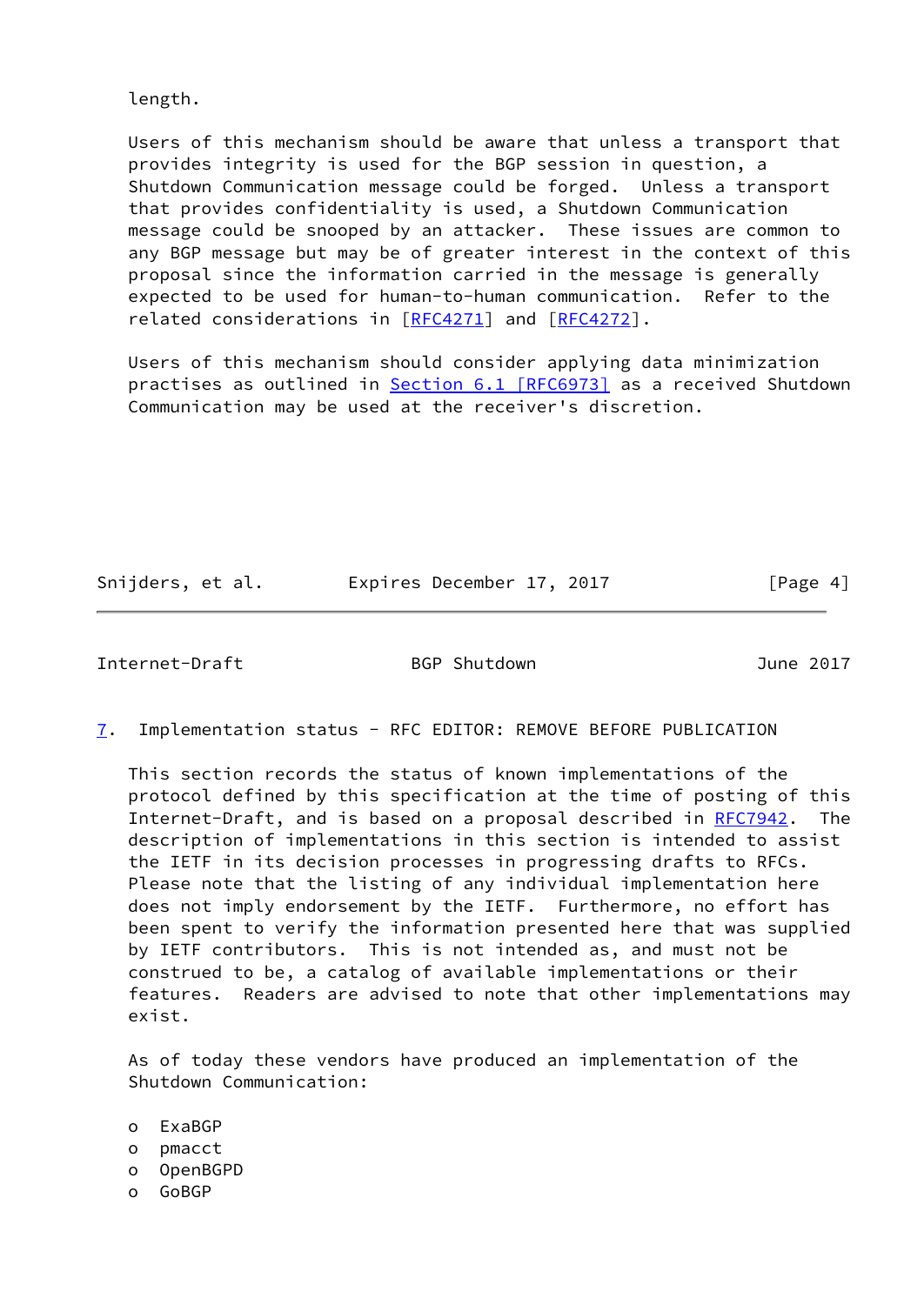- o FreeRangeRouting (frr)
- o tcpdump (packet analyser)
- o Wireshark (packet analyser)
- <span id="page-5-0"></span>[8](#page-5-0). References
- <span id="page-5-1"></span>[8.1](#page-5-1). Normative References
	- [RFC2119] Bradner, S., "Key words for use in RFCs to Indicate Requirement Levels", [BCP 14](https://datatracker.ietf.org/doc/pdf/bcp14), [RFC 2119](https://datatracker.ietf.org/doc/pdf/rfc2119), DOI 10.17487/RFC2119, March 1997, <<http://www.rfc-editor.org/info/rfc2119>>.
	- [RFC3629] Yergeau, F., "UTF-8, a transformation format of ISO 10646", STD 63, [RFC 3629,](https://datatracker.ietf.org/doc/pdf/rfc3629) DOI 10.17487/RFC3629, November 2003, [<http://www.rfc-editor.org/info/rfc3629](http://www.rfc-editor.org/info/rfc3629)>.
	- [RFC4271] Rekhter, Y., Ed., Li, T., Ed., and S. Hares, Ed., "A Border Gateway Protocol 4 (BGP-4)", [RFC 4271,](https://datatracker.ietf.org/doc/pdf/rfc4271) DOI 10.17487/RFC4271, January 2006, <<http://www.rfc-editor.org/info/rfc4271>>.
	- [RFC4486] Chen, E. and V. Gillet, "Subcodes for BGP Cease Notification Message", [RFC 4486](https://datatracker.ietf.org/doc/pdf/rfc4486), DOI 10.17487/RFC4486, April 2006, [<http://www.rfc-editor.org/info/rfc4486](http://www.rfc-editor.org/info/rfc4486)>.

| Snijders, et al. | Expires December 17, 2017 | [Page 5] |
|------------------|---------------------------|----------|
|                  |                           |          |

<span id="page-5-3"></span>Internet-Draft BGP Shutdown June 2017

## <span id="page-5-2"></span>[8.2](#page-5-2). Informative References

- [RFC4272] Murphy, S., "BGP Security Vulnerabilities Analysis", [RFC 4272,](https://datatracker.ietf.org/doc/pdf/rfc4272) DOI 10.17487/RFC4272, January 2006, <<http://www.rfc-editor.org/info/rfc4272>>.
- [RFC5424] Gerhards, R., "The Syslog Protocol", [RFC 5424](https://datatracker.ietf.org/doc/pdf/rfc5424), DOI 10.17487/RFC5424, March 2009, <<http://www.rfc-editor.org/info/rfc5424>>.
- [RFC6973] Cooper, A., Tschofenig, H., Aboba, B., Peterson, J., Morris, J., Hansen, M., and R. Smith, "Privacy Considerations for Internet Protocols", [RFC 6973,](https://datatracker.ietf.org/doc/pdf/rfc6973) DOI 10.17487/RFC6973, July 2013, <<http://www.rfc-editor.org/info/rfc6973>>.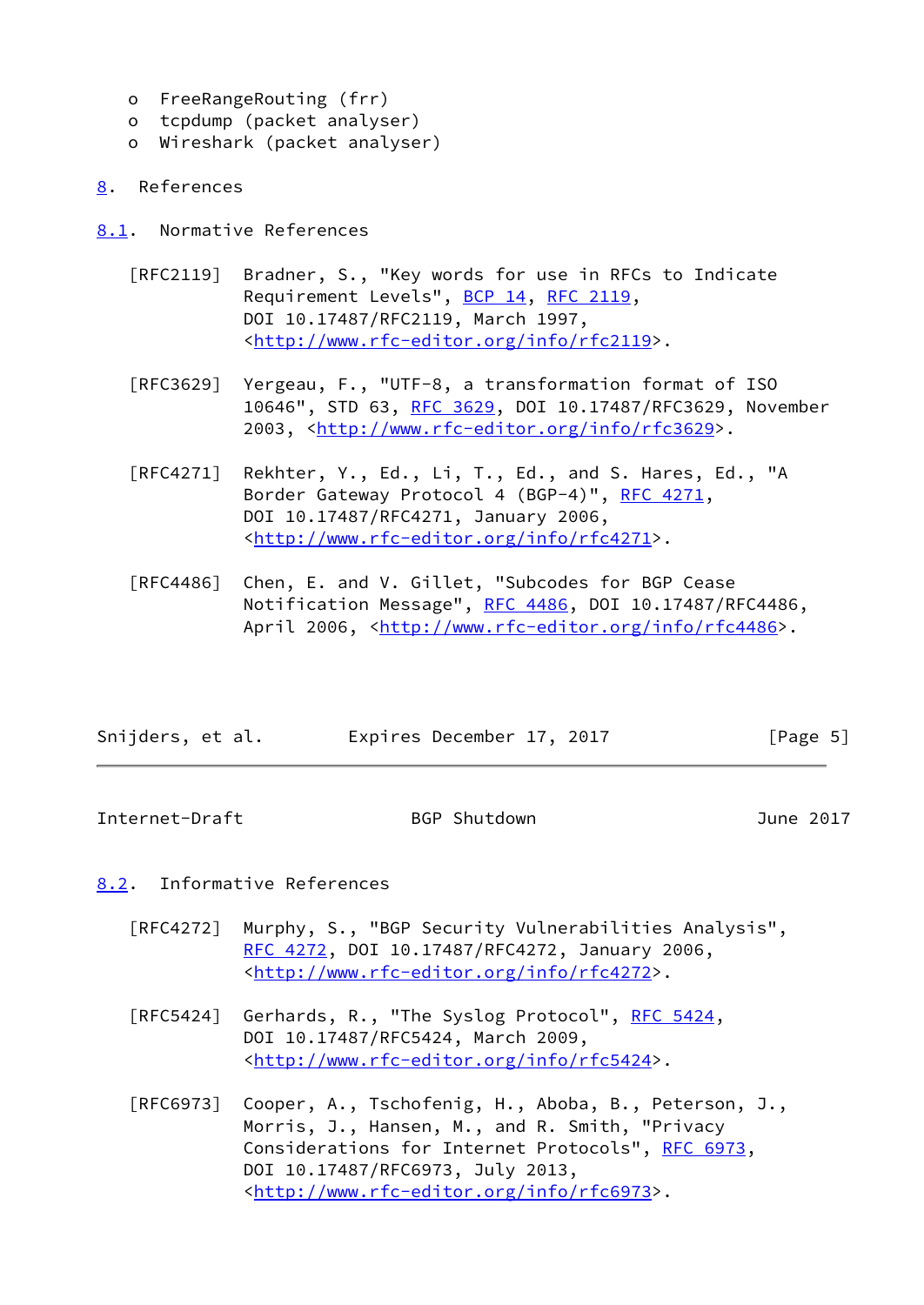<span id="page-6-1"></span> [UTR36] Davis, M. and M. Suignard, "Unicode Security Considerations", Unicode Technical Report #36, August 2010, [<http://unicode.org/reports/tr36/](http://unicode.org/reports/tr36/)>.

<span id="page-6-0"></span>[Appendix A.](#page-6-0) Acknowledgements

 The authors would like to gratefully acknowledge Tom Scholl, David Freedman, Jared Mauch, Jeff Haas, Peter Hessler, Bruno Decraene, John Heasley, Peter van Dijk, Arjen Zonneveld, James Bensley, Susan Hares, Saku Ytti, Lou Berger, Alvaro Retana, and Adam Roach.

 The authors would like to thank Enke Chen and Vincent Gillet for their work on [[RFC4486](https://datatracker.ietf.org/doc/pdf/rfc4486)] and granting the related [BCP 78](https://datatracker.ietf.org/doc/pdf/bcp78) rights to the IETF Trust.

Authors' Addresses

 Job Snijders NTT Communications Theodorus Majofskistraat 100 Amsterdam 1065 SZ The Netherlands

Email: job@ntt.net

Snijders, et al. Expires December 17, 2017 [Page 6]

Internet-Draft BGP Shutdown June 2017

 Jakob Heitz Cisco 170 West Tasman Drive San Jose, CA 95134 USA

Email: jheitz@cisco.com